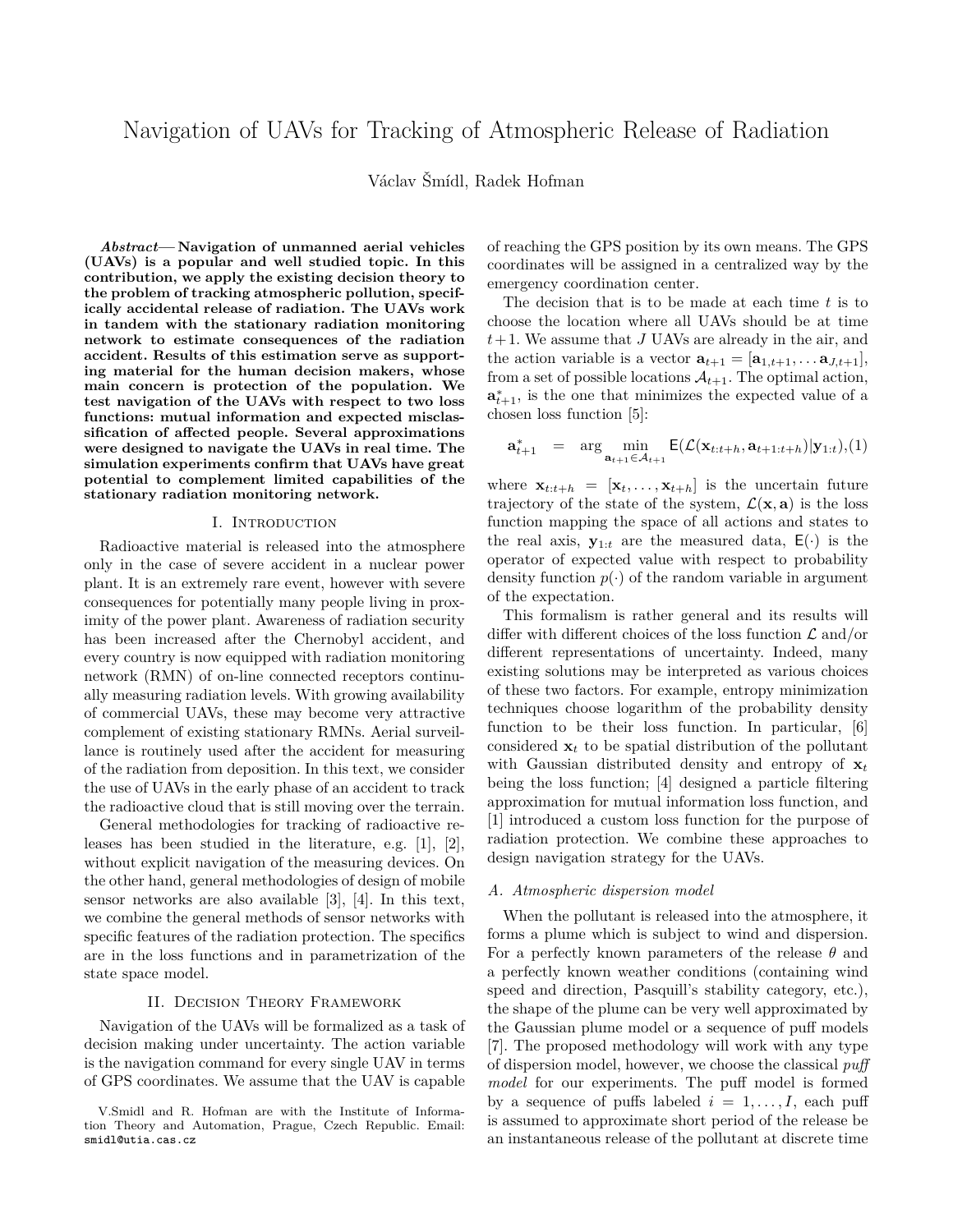

Fig. 1. Illustration of composition of the puff model for release of 6 puffs. Contours denote levels of the radiation dose  $q(s)$  and every second puff is displayed as a circle with diameter 3*σ*. Current wind field is illustrated by arrows in the center of each puff.

*ti* . Concentration of the pollutant in a single puff at time *τ* is given by:

$$
C_i(\mathbf{s}, \tau) = \frac{Q_i}{(2\pi)^{3/2} \sigma_1 \sigma_2 \sigma_3} \exp\left[-\frac{(s_1 - l_{1,i,\tau})^2}{2\sigma_1^2} -\frac{(s_2 - l_{2,i,\tau})^2}{2\sigma_2^2} - \frac{(s_3 - l_{3,i,\tau})^2}{2\sigma_3^2}\right] \tag{2}
$$

where **s** is a vector of spatial coefficients,  $\mathbf{l}_{i,\tau}$  $[l_{1,i,\tau}, l_{2,i,\tau}, l_{3,i,\tau}]$  is the vector of location of the puff center,  $\sigma_1, \sigma_2, \sigma_3$  are dispersion coefficients, and  $Q_i$  is the released activity in the *i*th puff.

Illustration of the pollution model is displayed in Fig. 1. Spatial distribution of the pollutant is then fully determined by state variables:

$$
\mathbf{x}_{pm,t} = [\mathbf{l}_{1,t} \dots \mathbf{l}_{I,t}, Q_{1,t}, \dots Q_{I,t}, \boldsymbol{\sigma}_{1,t}, \dots \boldsymbol{\sigma}_{I,t}]. \tag{3}
$$

Radioactive material dispersed in the plume emits ionizing radiation which can be measured, typically by the integrated mono-energetic gamma dose-rate measurements over the measurement period (typically 10min). The expected value of the measured total dose on a receptor at location **s***<sup>m</sup>* is a sum of contributions from each puff in the puff model:

$$
q_t(\mathbf{s}_m) = \sum_{i=1}^I c_{i,t}(\mathbf{s}_m),
$$
\n(4)

where the coefficient  $c_{i,t}(\mathbf{s}_m)$  is computed as [8]:

$$
c_{i,t}(\mathbf{s}_m) = \rho \int_{t-1}^t \Phi_i(\mathbf{s}_m, \tau, E) d\tau.
$$
 (5)

Here,  $\rho$  is a constant depending on the released material. Fluency rate  $\Phi_i(\mathbf{s}_m, E)$  from the *i*th puff is calculated as the following three dimensional integral over the volume of the puff:

$$
\Phi_i(\mathbf{s}_m, \tau, E) = \int_{\Omega} \frac{C_i(\mathbf{s}, \tau) B(E, \mu r) \exp(-\mu r)}{4\pi r^2} d\mathbf{s}, \quad (6)
$$

$$
B(E, \mu r) = 1 + k \mu r, \quad k = \frac{\mu - \mu_a}{\mu_a}.
$$
 (7)

$$
r = ||\mathbf{s}_m - \mathbf{s}||. \tag{8}
$$

Ambient activity concentration  $C_i(\mathbf{s}, \tau)$  is defined by (2). *B* is the linear build-up factor,  $\mu$  and  $\mu_a$  are linear and mass attenuation coefficient, respectively;  $\Omega \subset \mathbb{R}^3$  is a spatial domain of integration ( $\mathbf{s} \in \Omega$ ).

## *B. Probabilistic state space model*

Temporal evolution of the state variable (3) is subject to many uncertainties. The key uncertainty is with the released activity  $Q_i, i = 1, \ldots, I$  and the weather conditions: wind direction  $\phi_t$ , and wind speed  $v_t$  that can vary in space and time. We have chosen to model the uncertainty in the wind field as corrections of the numerical weather prediction:

$$
v_t(\mathbf{s}) = \tilde{v}_t(\mathbf{s}) \theta_{v,t}, \tag{9}
$$

$$
\phi_t(\mathbf{s}) = \tilde{\phi}_t(\mathbf{s}) + \theta_{\phi,t} + \theta_{c,t} ||\mathbf{s} - \mathbf{s}_0||^2, \qquad (10)
$$

where  $\tilde{v}_t(\mathbf{s})$ ,  $\tilde{\phi}_t(\mathbf{s})$  are the wind speed and wind direction predicted by the numerical model at location **s**, respectively.  $s_0$  is the location of the meteo-station and  $||\cdot||$  denotes Euclidean distance. Constants  $\theta_t = [\theta_{v,t}, \theta_{\phi,t}, \theta_{c,t}]$ are unknown biases of the numerical weather forecast model at time *t*. Correction of the wind field forecast is then achieved by estimation of  $\theta_{v,t}, \theta_{\phi,t}$  and  $\theta_{c,t}$  using random walk model on their time evolution. Given wind field (9)–(10), center of the *i*th puff moves deterministically according to

$$
l_{1,i,t+1} = l_{1,i,t} + v_t(l_{i,t}) \sin(\phi_t(l_{i,t})),
$$
  
\n
$$
l_{2,i,t+1} = l_{2,i,t} + v_t(l_{i,t}) \cos(\phi_t(l_{i,t})).
$$

Dispersion coefficients  $\sigma$  are deterministic functions of total traveled distance form the source and Pasquill's stability category. Temporal evolution of the released dose is modeled by a random walk model. The full state of the system is then  $\mathbf{x}_t = [\mathbf{x}_{pm,t}, \theta_t].$ 

#### *C. Measurement models*

We assume that we have measurements from three sources: (i) a stationary RMN composed of radiation dose receptors at fixed locations,  $\mathbf{s}_m$ ,  $m = 1, \ldots, M$ , (ii) a meteo-station near the power plant, and (iii) UAVs in the air measuring radiation dose. The vector of observations is then composed of:

$$
\mathbf{y}_t = [\overline{v}_t, \overline{\phi}_t, y_{Q,1,t}, \dots y_{Q,M,t}, z_{1,t}, \dots, z_{J,t}],
$$

where  $\overline{v}_t$  and  $\phi_t$  are the measured wind speed and wind direction at the meteo-station,  $y_{Q,m,t}, m = 1, \ldots, M$  are the dose measurements from the RMN and  $z_{i,t}$ ,  $j =$ 1*, . . . , J* are the dose measurements from the UAVs. The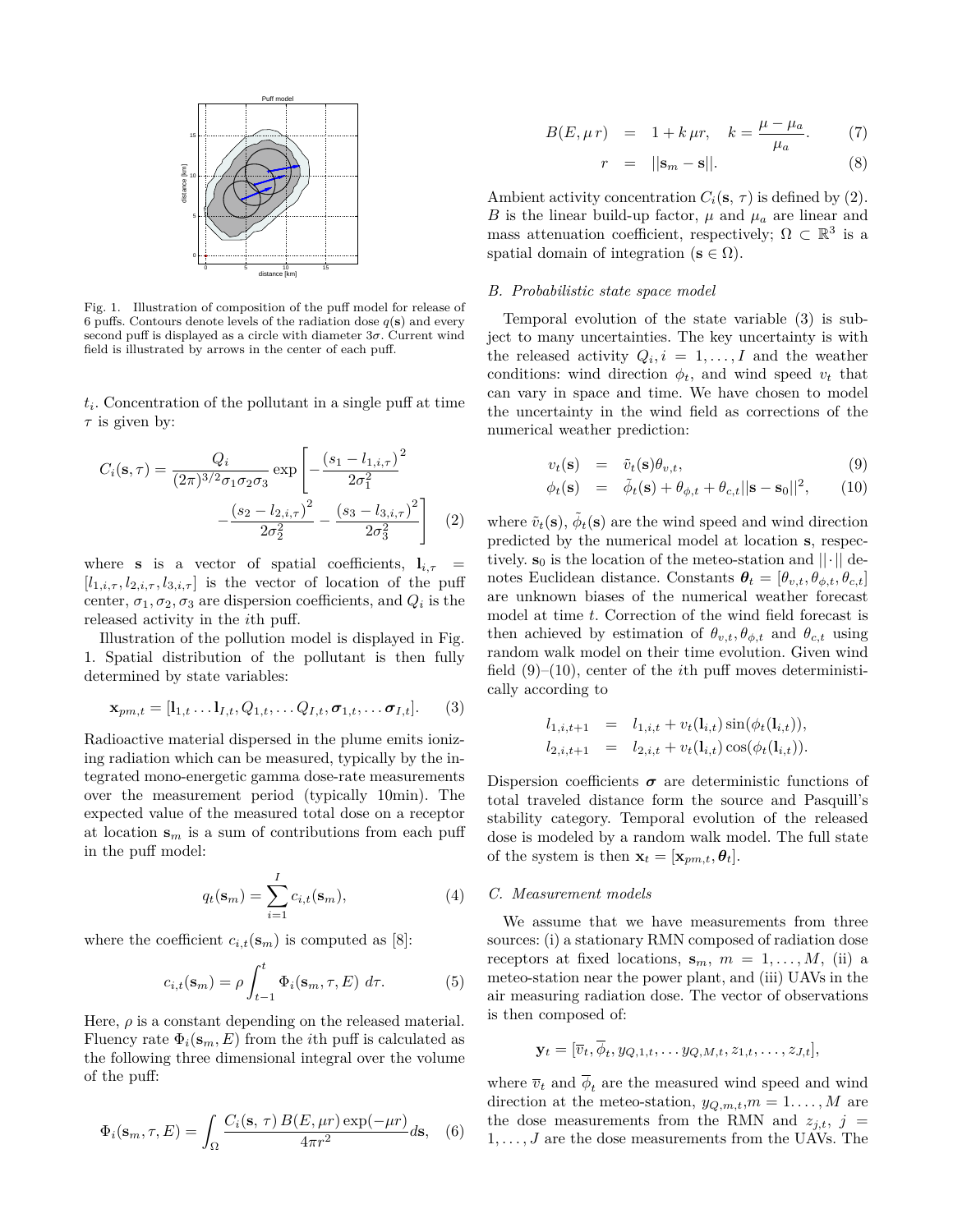measurements are assumed to have distributions

$$
p(\overline{v}_t|v_t(\mathbf{s}_0)) = \Gamma(\gamma_v^{-2}, \gamma_v^2 v_t(\mathbf{s}_0)),
$$
  
\n
$$
p(\overline{\phi}_t|\phi_t(\mathbf{s}_0)) = \mathcal{N}(\phi_t(\mathbf{s}_0), \sigma_b),
$$
  
\n
$$
p(y_{Q,m,t}|\mathbf{x}_t) = \mathcal{N}(q_t(\mathbf{s}_m), (\gamma_Q q_t(\mathbf{s}_m))^2),
$$
 (11)  
\n
$$
p(z_{j,t}|\mathbf{x}_t, \mathbf{a}_t) = \mathcal{N}(q_t(\mathbf{a}_j), (\gamma_Q q_t(\mathbf{a}_j))^2),
$$
 (12)

where  $q_t(\cdot)$  is given by (4), and  $\sigma_b, \gamma_v, \gamma_Q$  are constants given by accuracy of the used devices. Note that the locations of the RMN sensors are stable, while the position of the UAVs is changing, and thus affecting the integration path in (5). In the simulation we assume linear interpolation of the UAVs' position between  $a_t$  and  $a_{t+1}$ .

#### *D. Loss function*

We briefly review typical loss function used in the literature.

*1) Entropy and mutual information:* The purpose of the locating new mobile measuring station is to reduce uncertainty in the estimated parameters. This idea can be formalized using the joint entropy of the state and the observations [9], [6].

$$
H(\mathbf{x}_t, \mathbf{y}_t) = -\int p(\mathbf{x}_t, \mathbf{y}_t | I_t) \log p(\mathbf{x}_t, \mathbf{y}_t | I_t) d\mathbf{x}_t d\mathbf{y}_t
$$
 (13)

where  $I_t = \{y_{1:t-1}, \mathbf{a}_t\}$ . A common assumption made e.g. in [6] is that the total entropy  $H(\mathbf{x}_t, z_t)$  is constant for all locations  $\mathbf{a}_t$ . This is true only under the assumption that the entropy of measurements is independent of its location  $a_t$  and  $x_t$ . This assumption does not hold for  $(11)$ , hence we will use the mutual information loss [4]:

$$
I(\mathbf{x}_t; \mathbf{y}_t) = H(\mathbf{y}_t) + H(\mathbf{x}_t) - H(\mathbf{x}_t, \mathbf{y}_t). \qquad (14)
$$

Since  $H(\mathbf{x}_t)$  can not be influenced by actions  $\mathbf{a}_t$ , we need to evaluate (13) and

$$
H(\mathbf{y}_t) = -\int p(\mathbf{y}_t|I_t) \log p(\mathbf{y}_t|I_t) d\mathbf{y}_t.
$$
 (15)

*2) Misclassification of decision:* An alternative loss function for the purpose of radiation protection is defined with respect to the final decision on the countermeasures. The countermeasures for radiation protection are defined by laws. Typically, the limits for introduction of countermeasures are given in terms of the expected total received dose

$$
d_T(\mathbf{s}_m) = \sum_{t=1}^T q_t(\mathbf{s}_m),\tag{16}
$$

where  $T$  is the time when contribution from  $q_t$  drops zero. The law gives various values of threshold,  $\overline{d}$ , for introduction of a specific countermeasure.

A suitable loss function for the purpose of radiation protection is defined in terms of incorrectly classified people in the considered evacuation zones [1]:

$$
L(\mathbf{x}_{t:T}, \mathbf{a}_{t:T}) = \alpha I_{fp} + \beta I_{fn},\tag{17}
$$

where  $I_{fp}$  is the number of people incorrectly classified for evacuation, and  $I_{fn}$  is the number of people that are incorrectly classified to stay in the polluted area. We split the emergency planning zone around the power plant into *K* areas, each representing a constant number of inhabitants, e.g. 100, each with a predefined location,  $\mathbf{i}_k$ ,  $k = 1...K$ . The total number of incorrectly classified inhabitants is then

$$
I_{fp} = \sum_{k=1}^{K} \mathsf{E}\left(\hat{d}(\mathbf{i}_k) > \overline{d} \& d(\mathbf{i}_k) < \overline{d}\right),\tag{18}
$$

$$
I_{fn} = \sum_{k=1}^{K} \mathsf{E}\left(\hat{d}(\mathbf{i}_k) < \overline{d} \& d(\mathbf{i}_k) > \overline{d}\right),\tag{19}
$$

where  $\hat{d}$  is defined as a point estimate of the total dose (16)

$$
\hat{d}(\mathbf{i}_k) = \int d(\mathbf{i}_k) p(\mathbf{x}_{t:T}|\mathbf{y}_{t:T}) d\mathbf{x}_{t:T},
$$
\n(20)

$$
p(\mathbf{x}_{t:T}|\mathbf{y}_{t:T}) \propto p(\mathbf{x}_t) \prod_{\tau=t+1}^{T} p(\mathbf{y}_{\tau}|\mathbf{x}_{\tau}, \mathbf{a}_{\tau}) p(\mathbf{x}_{\tau}|\mathbf{x}_{\tau-1})
$$

Since future values of the observations  $y_{t+1:T}$  are unknown, the expectations in  $(18)$ – $(19)$  are also over  $p(\mathbf{y}_{t+1:T}|\cdot).$ 

Note that optimization of (17) can not be decomposed into the common additive form due to the presence of logical expressions in  $(18)$ – $(19)$ . This would make evaluation of the loss extremely time consuming. Therefore, we propose to decompose (17) into the following approximate additive loss:

$$
L(\mathbf{x}_{t:T}, \mathbf{a}_{t:T}) \approx \sum_{t=1}^{T} \alpha I_{fp,t} + \beta I_{fn,t},
$$
\n
$$
I_{fp,t} = \sum_{k=1}^{K} \mathsf{E}(\hat{q}_t(\mathbf{i}_k) > \overline{q} \& q_t(\mathbf{i}_k) < \overline{q}),
$$
\n
$$
I_{fn,t} = \sum_{k=1}^{K} \mathsf{E}(\hat{q}_t(\mathbf{i}_k) < \overline{q} \& q_t(\mathbf{i}_k) > \overline{q}).
$$
\n(22)

Here,  $\bar{q}$  is an empirically chosen limit.

#### *E. Particle filter estimation*

We assume that all uncertainty is modeled by an empirical probability density function

$$
p(x_{1:t}|\mathbf{y}_{1:t}) \approx \sum_{n=1}^{N} w_t^{(n)} \delta(\mathbf{x}_{1:t} - \mathbf{x}_{1:t}^{(n)}),
$$
 (23)

where  $\mathbf{x}_{1:t}^{(n)}$ ,  $n = 1, \ldots, N$ , is a sample of the state space trajectory. Assimilation of the measured data is then achieved via sampling-importance-resampling procedure, where the weights can be computed recursively,

$$
w_t^{(n)} \propto w_{t-1}^{(n)} \frac{p(\mathbf{y}_t|\mathbf{x}_t)p(\mathbf{x}_t|\mathbf{x}_{t-1})}{q(\mathbf{x}_t|\mathbf{y}_t)}.
$$
 (24)

Good proposal function and resampling strategy are necessary steps preventing degeneracy of the particle filter (24), [10].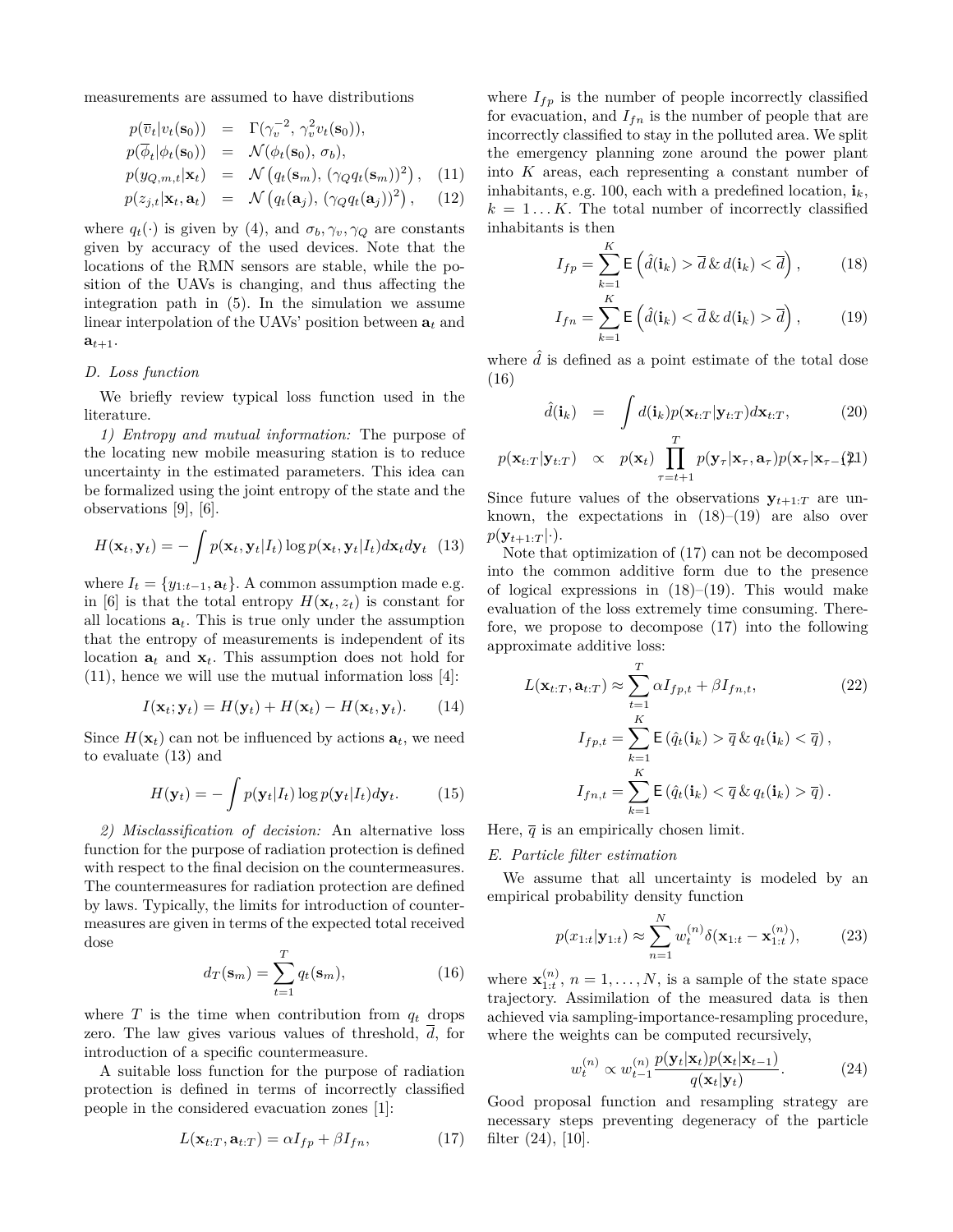#### III. Navigation of UAVs

#### *A. Decision space and optimal decisions*

We assume that within the sampling period, the UAVs can fly a maximum distance *dmax*. Hence, the required location  $\mathbf{a}_{j,t+1}$  must satisfy  $||\mathbf{a}_{j,t+1} - \mathbf{a}_{j,t}|| < d_{max}$ . Hence, we discretize the space of potential actions into *R* points on polar coordinates within the maximum distance, see Fig. 5 for illustration. The total number of potential decisions in  $A_{t+1}$  for one-step-ahead optimization is then  $R^J$ .

Optimal decisions are obtained by evaluation of onestep-ahead optimization of the chosen loss function for all combinations of the potential decisions. Sampling time of the decisions is 10min. The decision is then submitted as a setpoint to the UAVs that navigate to the given coordinates autonomously.

## *B. Evaluation of the mutual information*

For the mutual information loss (14), we are to evaluate relation (13) and (15). We assume that all measurements  $(11)$  are uncorrelated, hence the only measurements that are affected by the control action are **z***t*. Under the chosen approximation (23), the joint and the marginal densities are

$$
p(\mathbf{x}_t, \mathbf{z}_t | \mathbf{y}_{1:t-1}, \mathbf{a}_t) = \sum_{n=1}^{N} w_t^{(n)} p(\mathbf{z}_t | \mathbf{x}_t, \mathbf{a}_t) \delta(\mathbf{x}_t - \mathbf{x}_t^{(n)}).
$$
\n(25)

$$
p(\mathbf{z}_t|\mathbf{y}_{1;t-1},\mathbf{a}_t) = \sum_{n=1}^N w_t^{(n)} p(\mathbf{z}_t|\mathbf{x}_t,\mathbf{a}_t).
$$
 (26)

Substituting  $(25)$  into  $(13)$ – $(15)$  we obtain:

$$
H(\mathbf{x}_t, \mathbf{z}_t) = \sum_{n=1}^{N} w_t^{(n)} H(\mathbf{z}_t | \mathbf{x}_t^{(n)}),
$$
\n(27)

$$
H(\mathbf{z}_t) = \sum_{n=1}^{N} w_t^{(n)} \int p(\mathbf{z}_t | \mathbf{x}_t^{(n)}, \mathbf{a}_t) \times \qquad (28)
$$

$$
\times \log \left[ \sum_{n=1}^{N} w_t^{(n)} p(\mathbf{z}_t | \mathbf{x}_t^{(n)}, \mathbf{a}_t) \right] d\mathbf{y}_t.
$$

Note that evaluation of (27) for (11) is relatively simple:

$$
H(\mathbf{x}_t, \mathbf{y}_t) = \sum_{n=1}^N w_t^{(n)} \sum_{j=1}^J \log \left( q_t(\mathbf{a}_j, x_t^{(n)}) \right) + c,
$$

where  $c = -\frac{1}{2}J\log(2\pi e) + J\log\gamma$  is constant for all  $\mathbf{a}_t$ . However, evaluation of (28) is a complex integral which is hard to evaluate.

Therefore, we propose to simplify its evaluation using Gaussian approximation of the mixture (25) obtained by

**Algorithm 1** Importance sampling for evaluation of the misclassification loss.

For each particle *n* do

- 1) generate samples of fictitious measurements  $\mathbf{y}_{t+1}^{(n)}$
- 2) Compute weights (24) using  $\mathbf{y}_{t+1}^{(n)}$ ,
- 3) Compute expected value  $\hat{\mathbf{c}}$ , and  $L(\hat{C}(Z^{(k)}), X^{(n)})$ ,
- Compute the loss function via (31).

moment matching:

$$
p(\mathbf{z}_t|y_{1:t-1}, \mathbf{a}_t) = \mathcal{N}(\mu_y, \sigma_y),
$$
\n
$$
\mu_y = \sum_{n=1}^N w_t^{(n)} q_t(\mathbf{a}_t, x_t^{(n)}),
$$
\n
$$
\sigma_y = \left[\sum_{n=1}^N w_t^{(n)} (\gamma_Q + 1) (q_t(\mathbf{a}_t, x_t^{(n)}))^2\right] - \mu_y^2.
$$
\n(29)

Then, entropy (28) is approximated by the entropy of the Gaussian distribution

$$
H(\mathbf{y}_t) \approx \frac{1}{2} \log \left[ (2\pi e) \left| \sigma_y \right| \right]. \tag{30}
$$

Suitability of the approximation with be compared to numerical integration of (15) in Section 4.

*Remark:* In this Section we assume mutual information of the predictive density for simplicity. More complex schemes can be designed using posterior density.

#### *C. Evaluation of the misclassification loss*

Evaluation of the misclassification loss (22) is harder than that of the mutual information, since we consider posterior estimates

$$
\hat{q}_{t+1}(l) = \int p(q_{t+1}(l)|\mathbf{x}_{t+1})p(\mathbf{x}_{t+1}|\mathbf{y}_{1:t+1})d\mathbf{x}_{t+1},
$$

that are functions of  $y_{t+1}$  and the expected value (22) is

$$
I_{fn,t+1} = \sum_{n=1}^{N} \sum_{k=1}^{K} \int p(\mathbf{y}_{t+1}|\mathbf{x}_{t+1}) p(\mathbf{x}_{t+1}|\mathbf{x}_{t}^{(n)}) \times (31)
$$
  
 
$$
\times (\hat{q}_{t}(\mathbf{i}_{k}) < \overline{q} \& q_{t}(\mathbf{i}_{k}) > \overline{q}) d\mathbf{x}_{t+1} d\mathbf{y}_{t+1}.
$$

Similarly to (28), integration in (31) needs to be approximated.

Since (22) is an expected value, we may use the importance sampling procedure to draw *N* samples of  $\mathbf{x}_{t+1}, \mathbf{y}_{t+1}$  and approximate (31) by summation. In effect, this algorithm works as generation of fictitious measurements  $y_{t+1}$  and application of the particle filter to these measurements. The algorithm is summarized in Algorithm 1.

In principle, we can generate more samples of  $y_{t+1}$ to achieve better approximation. However, since multiple copies of particles are present in (23) due to the resampling operation, approximation described in Algorithm 1 was found to be sufficient for simulations.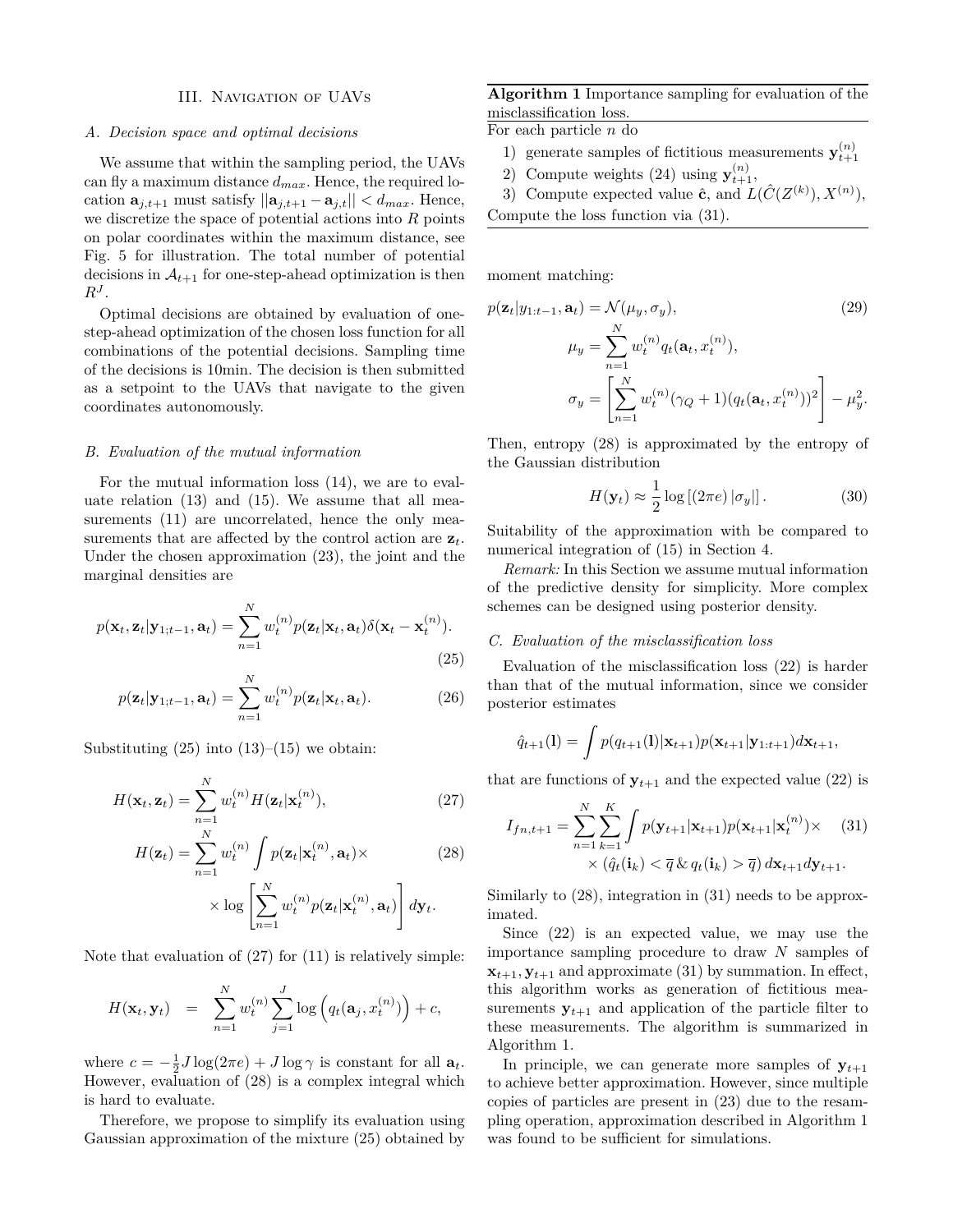#### *D. Extension of the horizon*

The considered one-step-ahead optimization can be formally extended to receding horizon optimization. However, the implied computational cost grows exponentially. Future extensions must tackle two problems. First, the particle degeneracy on the horizon. Since integration of the loss functions is based on the empirical approximation, the increase of unknowns further reduces quality of approximation of the integral loss function via importance sampling. More particles is then necessary to preserve accuracy. Second, the number of potential positions of the UAVs grows exponentially. This may be improved by replacing regular grid by random grids, e.g. via particle filtering with good proposal density, [11].

## IV. RESULTS

A hypothetical 1 hour long release of radionuclide <sup>41</sup>Ar with half-life of decay 109.34 minutes was simulated. Bayesian filtering is performed in time steps  $t = 1, \ldots, 18$ , with sampling period of 10 minutes. This sampling period was chosen to match the sampling period of the RMN which provides measurements of time integrated dose rate in 10-minute intervals. The same period was assumed for the anemometer. The simulated release started at time  $t = 1$  with release activity  $Q_i =$  $1 \times 1e16 Bq, i = 1, \ldots, 6.$ 

Values of the measurements were simulated as random draws from measurement model (11) with parameters given by the dispersion model with the "true" parameters.

## *A. Release estimation without UAVs*

Particle filter (Section II-E) with  $N = 100$  was used to obtain estimates of the posterior. Contours of the expected total dose at time  $t = 18$  given observations up to time  $t = 18$  are displayed in Figure 4, centerleft. Note that the posterior values closely correspond to the simulated values in the part close to the power station. However, with growing distance from the power station the accuracy of estimation of the wind field is deteriorating. This is caused by sparsity of sensors of the RMN. Posterior estimates of the correction coefficient  $\theta_{c,t}$  have very high uncertainty and estimation of the bending of the wind field is not possible.

#### *B. Validation of approximations*

Quality of approximations of mutual information introduced in Section III-B is now tested experimentally on the results of assimilation. For illustration, the value of mutual information is evaluated for a single UAV in locations on a rectangular grid  $a_{1,t} \in \{-1, 0, \ldots, 19\}$ km and  $a_{2,t} \in \{-1,0,\ldots,19\}$ km from the power plant. Comparison of the Gaussian approximation (30) with numerical evaluation of (28) using 100 integration points is displayed in Fig. 2. Note that their differences are mainly in scale of the the local maxima, however their locations correspond very well. Since computational requirements



Fig. 2. Contour plot of estimated mutual information on the grid of **a***t*. **Left**: Gaussian approximation (30); **Right**: numerical integration of (28).



Fig. 3. Comparison of approximations for the misclassification loss at time  $t = 11$ . Left: Importance sampling for a random draw of  $\mathbf{x}_{t+1}, \mathbf{y}_{t+1}, \mathbf{Right}$ : Integration using Gauss-Hermite quadrature.

of the Gaussian approximation are significantly lower, it will be used in further experiments.

Similar experiment was performed for methods of evaluation of the miclassification loss function from Section III-C. The main disadvantage of the importance sampling approximation of (22) is its dependence on the realization of the random draws. In Fig. 3, we compare evaluation of the misclassification using the importance sampling and Gauss-Hermite quadrature rules [12]. Note that the results of the importance sampling estimate higher values of the misclassification loss. However, the position of the local minima are in good agreement with the loss evaluated using Gauss-Hermite quadrature rules. Therefore, we will use Algorithm 1 in the following simulations.

## *C. Navigation of UAVs*

The same release of the radioactive material as in Section IV-A was simulated and its estimation was now performed using data from RNM and UAVs that were navigated to minimize the expected loss functions. Results of estimation are compared with the results without UAVs in Figure 4 for both loss functions: mutual information and misclassification count. Note that for both loss functions the UAVs followed the plume and their data allowed to improved estimation of the parameter  $\theta_{c,t}$  and thus of the bending of the wind field. However, trajectories of the UAVs differ with the used loss function. Using